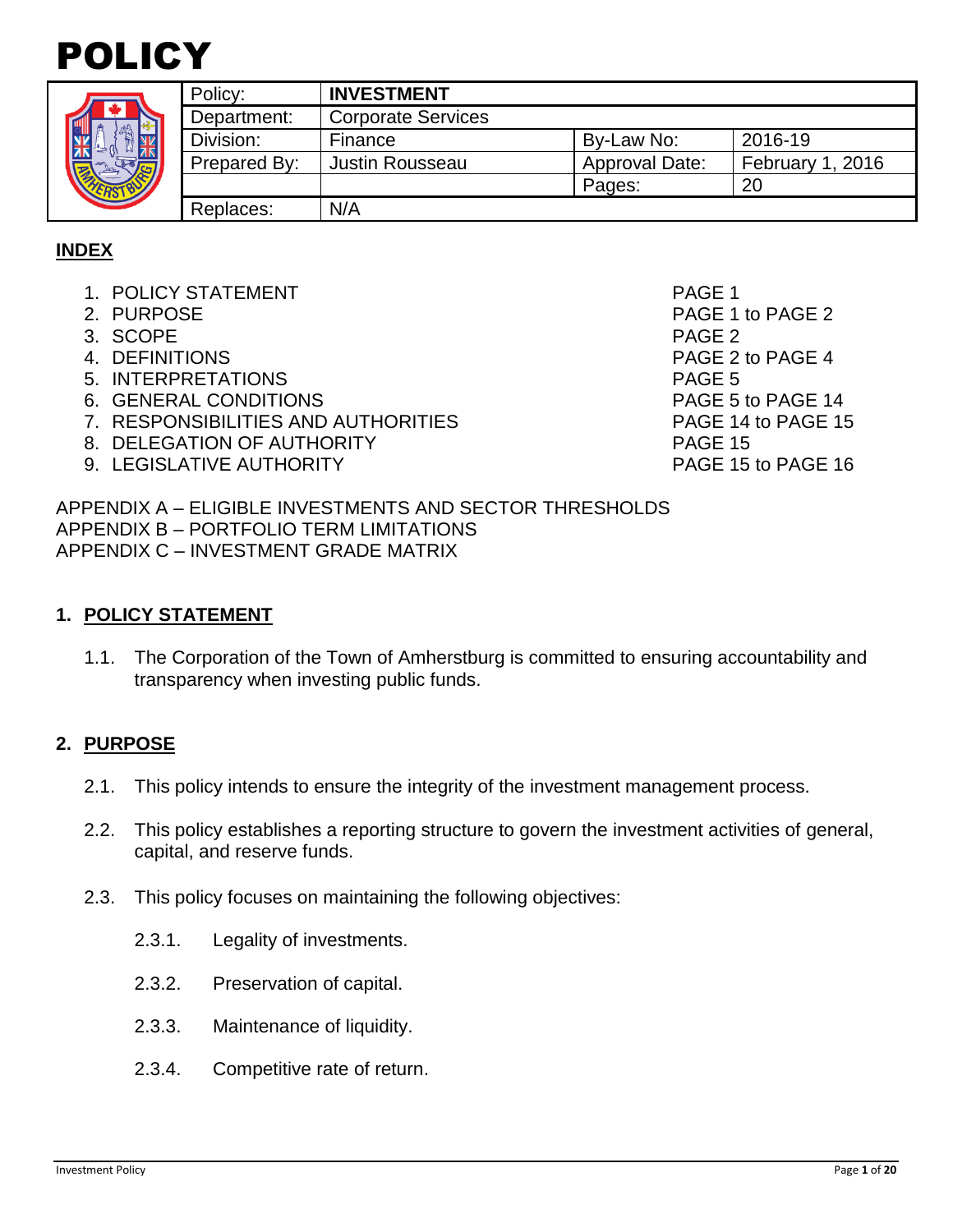2.4. The parameters for investments as established under the *Municipal Act, 2001* are broad in that they allow municipalities the ability to select from a variety of investment instruments. As such, this Policy serves to provide further limitations as to which investment instruments should, as a matter of best practise, be utilized to achieve the Town's investment objectives.

# **3. SCOPE**

- 3.1. This policy applies to all Town of Amherstburg investment activities including, but not limited to, the Town's general funds, reserve funds, and the restricted cash fund.
- 3.2. This policy applies to all investments made by the Town on its own behalf, and on behalf of its agencies, boards, commissions, and wholly owned subsidiaries. This includes any new funds created by the Town, unless specifically directed otherwise by Council.
- 3.3. This policy shall be reviewed every two years from the date it becomes effective, and/or sooner at the discretion of the Treasurer.

# **4. DEFINITIONS**

- 4.1. **Asset Backed Securities** are fixed income securities (other than a government security) issued by a Special Purpose Entity. This is substantially all of the assets of which consist of Qualifying Assets.
- 4.2. **Chief Administrative Officer (CAO**) is the Chief Administrative Officer for the Corporation of the Town of Amherstburg, which includes the roles and responsibilities as laid out in Section 229 of the *Municipal Act, 2001*.
- 4.3. **Council** refers to the current elected Council for the Corporation of the Town of Amherstburg. This includes, as an entirety, the Mayor, Deputy Mayor and Councillors.
- 4.4. **Credit Risk** is the risk to an investor that an issuer will default in the payment of interest and/or principal on a security.
- 4.5. **DBRS** is a [credit rating agency](http://en.wikipedia.org/wiki/Credit_rating_agency) founded in 1976 (originally known as Dominion Bond Rating Service).
- 4.6. **Deputy Treasurer** is the Deputy Treasurer for the Corporation of the Town of Amherstburg, which includes the roles and responsibilities as laid out in Section 286 of the *Municipal Act, 2001*.
- 4.7. **Designated Signing Authorities** means the people authorized to execute legally binding contracts on behalf of the Town of Amherstburg, being the Mayor and the Clerk. This authority may be delegated to other individuals as contained in applicable Town By-laws.
- 4.8. **Director** is the person responsible for direction and operational control of a division as defined on the Town's organizational structure.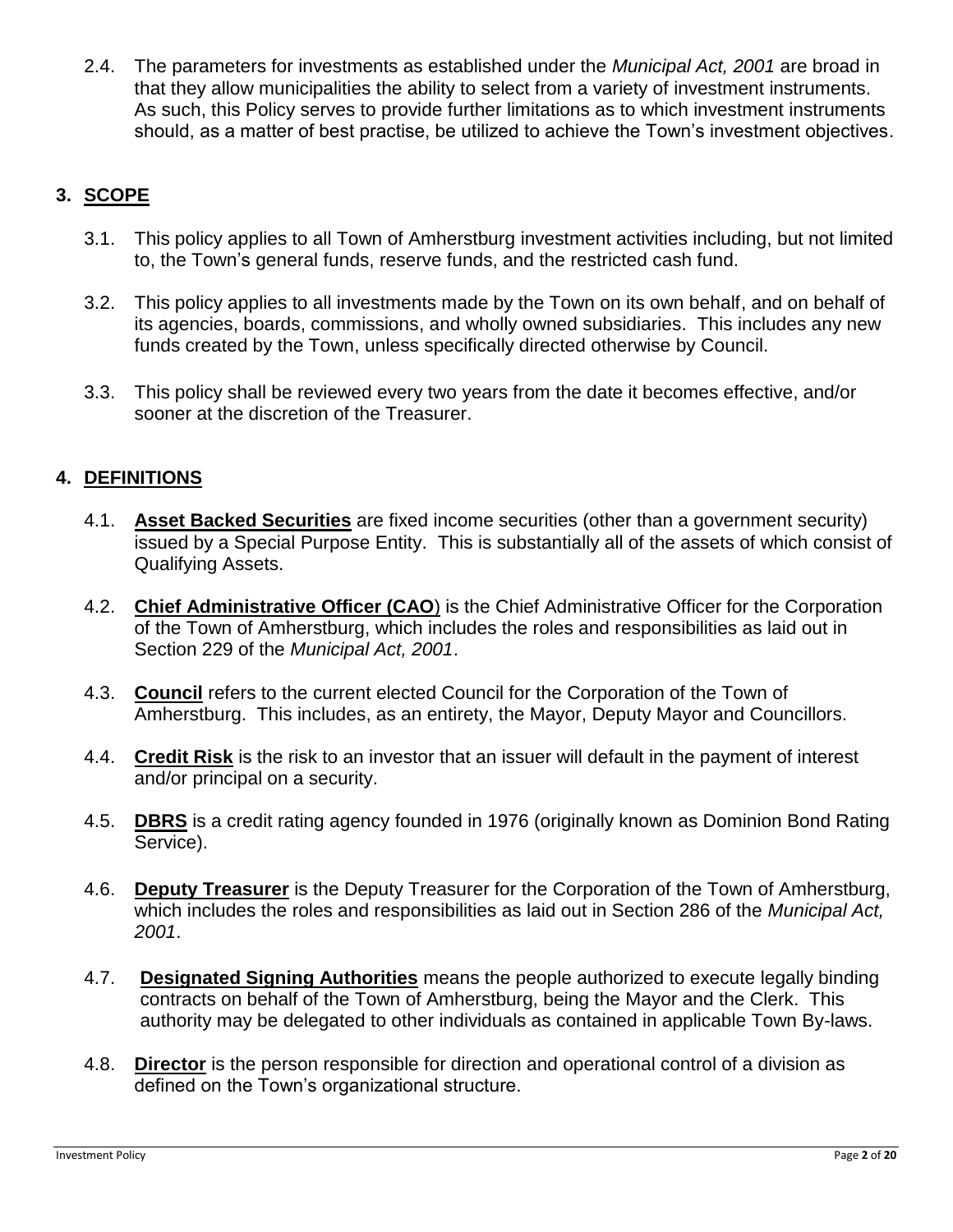- 4.9. **Diversification** is a process of investing assets among a range of security types by class, sector, maturity, and quality rating.
- 4.10. **Duration** is a measure of the timing of cash flows, such as interest payments and principal payments, to be received from a given fixed-income security. This is calculated based on three variables: term to maturity, coupon rate, and yield to maturity. The duration of a security is a useful indicator of its price volatility for given changes in interest rates.
- 4.11. **Employee/Staff** is any person employed with the Town of Amherstburg, including any union or non-union, regular or temporary, full-time, part-time, seasonal or casual staff member, including but not limited to permanent staff, temporary staff, committee members, students, recreation staff, contract employees, and paid work placements.
- 4.12. **Forward Rate Agreement (FRA)** is a contract with a qualified financial institution that allows an investor to fix a rate of interest to be received on an investment for a specified term beginning at a specified future date.
- 4.13. **Interest Rate Risk** is the risk associated with declines or rises in interest rates that cause an investment in a fixed-income security to decrease or increase in value.
- 4.14. **Investment Grade Obligations** is an investment instrument suitable for purchase by institutional investors under the prudent person rule. Investment grade is restricted to those rated BBB or higher by a credit rating agency.
- 4.15. **Liquidity** is a measure of an asset's convertibility to cash. Implies a high degree of marketability and a high level of price stability.
- 4.16. **Manager** reports directly to a Director (or the CAO in some instances) and who is responsible for a department within a division of the Corporation, as defined on the Town's organizational structure.
- 4.17. **Market Risk** is the risk that the value of a security will rise or decline as a result of changes in market conditions.
- 4.18. **Market Value** is the current market price of a security.
- 4.19. **Maturity** is the date on which payment of a financial obligation is due. The final stated maturity is the date on which the issuer must retire a bond and pay the face value to the bond holder.
- 4.20. **Moody's Investors Service or Moody's** is the [bond credit rating](http://en.wikipedia.org/wiki/Bond_credit_rating) business of [Moody's](http://en.wikipedia.org/wiki/Moody%27s_Corporation)  [Corporation,](http://en.wikipedia.org/wiki/Moody%27s_Corporation) representing the company's traditional line of business and its historical name. Moody's Investors Service provides international financial research on [bonds](http://en.wikipedia.org/wiki/Bond_(finance)) issued by commercial and government entities
- 4.21. **ONE – the Public Sector Group of Funds (the "One Fund')** is a professionally managed group of investment funds composed of pooled investments that meet eligibility criteria as defined by regulations under the *Municipal Act, 2001*.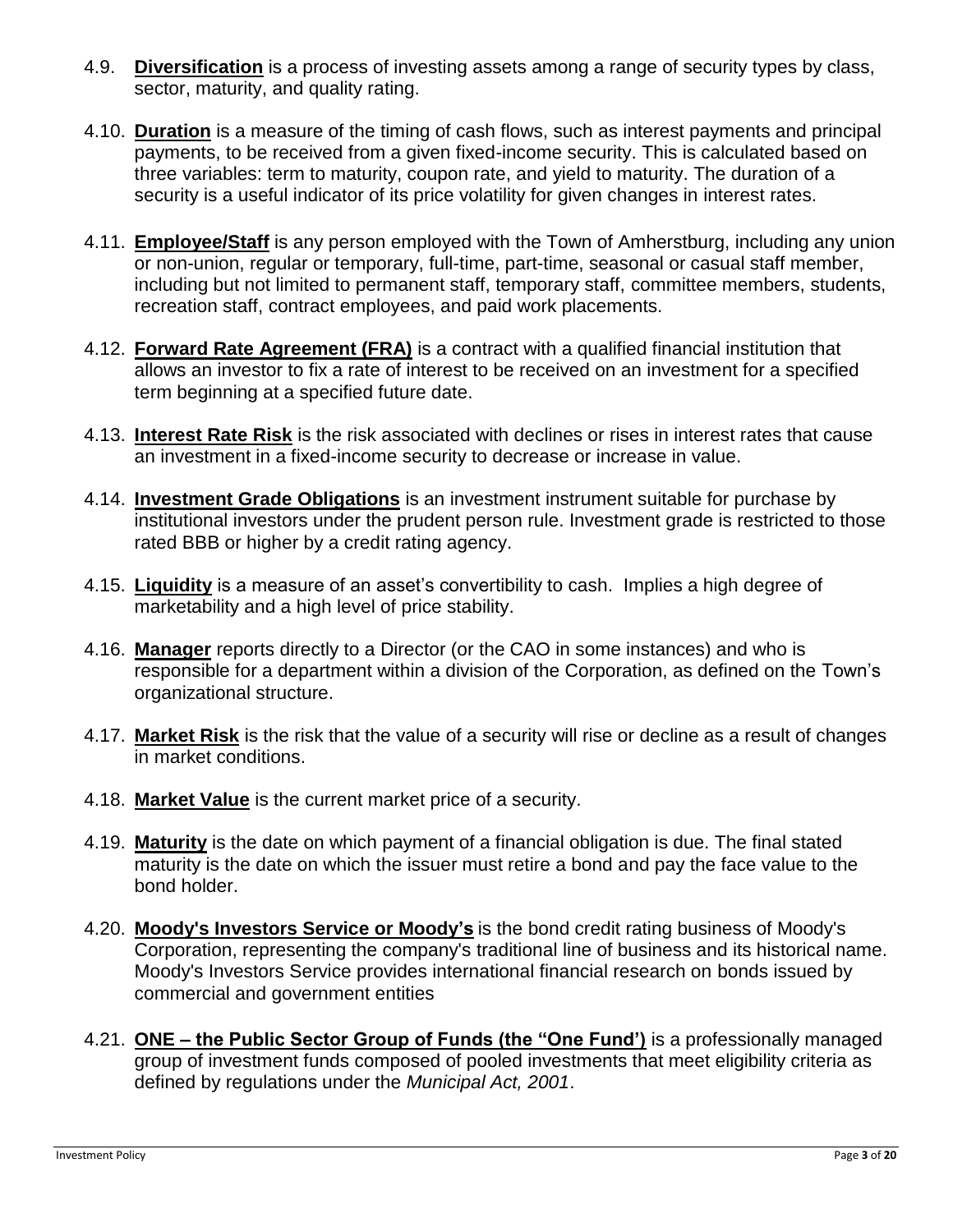- 4.22. **Prudent Person Rule** is an investment standard outlining the fiduciary responsibilities relating to the investment practices of public fund investors
- 4.23. **Qualifying Assets** are financial assets, either fixed or revolving, that by their terms convert into cash within a finite time period. This includes any rights or other assets designed to assure the servicing, timely distribution, or proceeds to security holders.
- 4.24. **Safekeeping** is the holding of securities by a qualified financial institution on behalf of the investor.
- 4.25. **Schedule I Banks** are domestic banks and are authorized under the *Bank Act* to accept deposits, which may be eligible for deposit insurance provided by the Canadian Deposit Insurance Corporation.
- 4.26. **Schedule II Banks** are foreign bank subsidiaries authorized under the *Bank Act* to accept deposits, which may be eligible for deposit insurance provided by the Canadian Deposit Insurance Corporation. Foreign bank subsidiaries are controlled by eligible foreign institutions.
- 4.27. **Schedule III Banks** are foreign bank branches of foreign institutions that have been authorized under the *Bank Act* to do banking business in Canada. These branches have certain restrictions.
- 4.28. **Senior Management Team (SMT)** is comprised of the Chief Administrative Officer and the Directors. If a Director is unavailable, a delegate may be assigned.
- 4.29. **Special Purpose Entity** is a trust, corporation, partnership, or other entity organized for the sole purpose of issuing securities that entitle the holders to receive payments that depend primarily on the cash flow from qualifying asset. This does not include a registered investment company.
- 4.30. **Standard and Poor's** is a [financial services](http://en.wikipedia.org/wiki/Financial_services) company. It is a division of [McGraw Hill](http://en.wikipedia.org/wiki/McGraw_Hill_Financial)  [Financial](http://en.wikipedia.org/wiki/McGraw_Hill_Financial) that publishes financial research and analysis on [stocks](http://en.wikipedia.org/wiki/Stock) and [bonds.](http://en.wikipedia.org/wiki/Bond_(finance))
- 4.31. **Supranational** is an agency sponsored by either a single or group of highly rated foreign banks or governments that will issue debt to fund loans in developing countries or large infrastructure projects. Supranational institutions may be owned or guaranteed by a consortium of national governments, and their debt is typically rated AA or higher.
- 4.32. **Town** is the Corporation of the Town of Amherstburg.
- 4.33. **Treasurer** is the Treasurer for the Corporation of the Town of Amherstburg, which includes the roles and responsibilities as laid out in Section 286 of the *Municipal Act, 2001*.
- 4.34. **Weighted Average Maturity (WAM)** is the average maturity of all the securities that comprise a portfolio.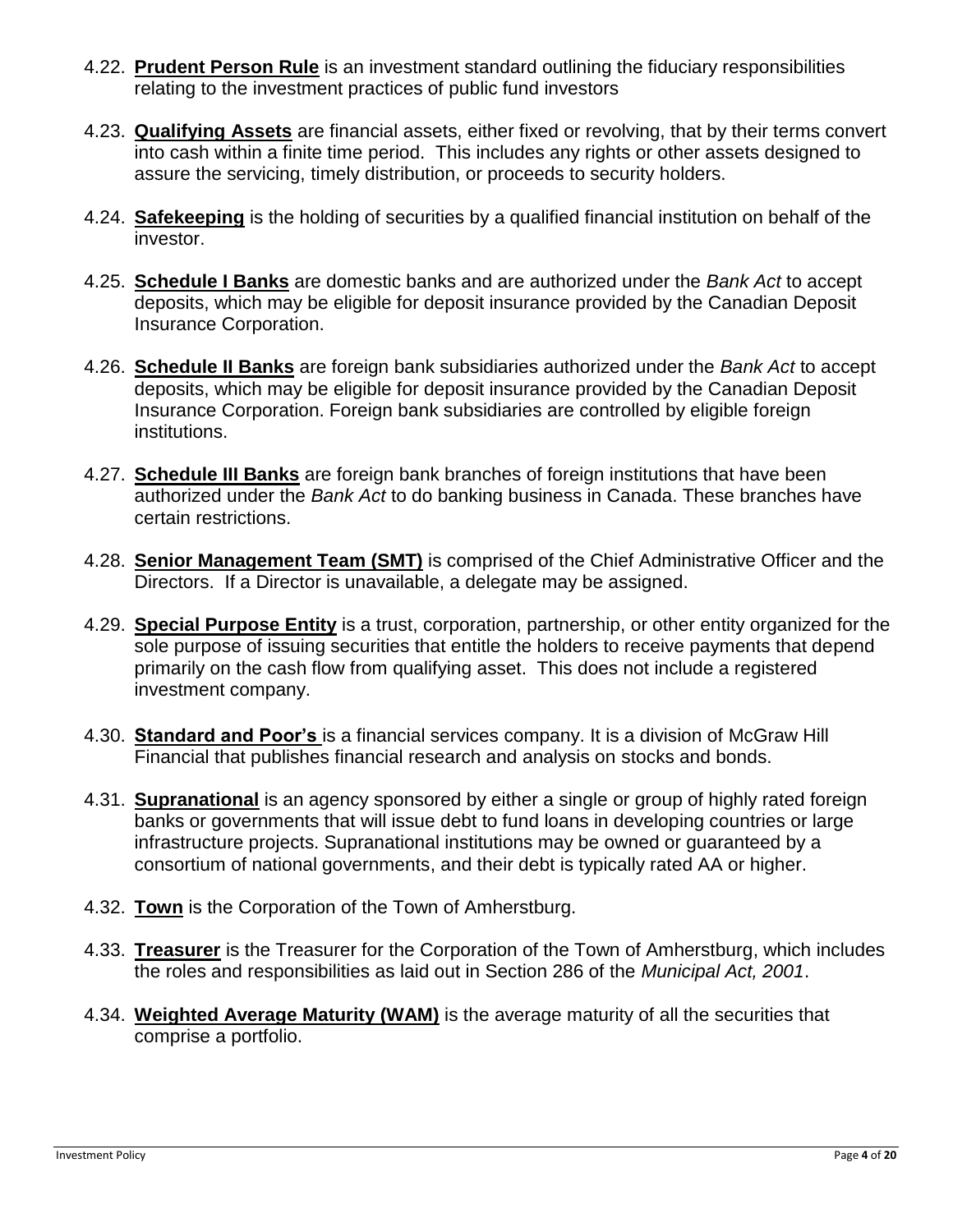## **5. INTERPRETATIONS**

- 5.1. Any reference to this policy to any statute or any section of a statute shall, unless expressly stated, be deemed to be reference to the statute as amended, restated or re-enacted from time to time. Any references to a By-law or Town policy shall be deemed to be a reference to the most recent passed policy or By-law and any replacements thereto.
- 5.2. Where the Treasurer is authorized to undertake any act pursuant to this policy, such act may be undertaken by the Treasurer's authorized designate.
- 5.3. Should there be any perceived conflict between the details listed within this policy and legislative requirements, the legislative requirements shall prevail.

## **6. GENERAL CONDITIONS**

### 6.1. **Legality of Investments**

6.1.1. In order to adhere to statutory requirements, all investment activities shall be governed by the *Municipal Act, 2001* as amended. Investments, unless limited further by Council, will be those deemed eligible under *Ontario Regulation 438/97* or as authorized by subsequent provincial regulations.

## 6.2. **Preservation of Capital**

- 6.2.1. Preservation of capital minimizes the risk of incurring a capital loss and preserves the value of the invested principal.
- 6.2.2. Preservation of capital shall be accomplished by investing in properly rated financial instruments as per legislation, by limiting the types of investments to a maximum percentage of the total portfolio, and by limiting the amount invested within individual institutions to a maximum percentage of the total portfolio.
- 6.2.3. Staff shall endeavor to mitigate credit and interest rate risk as follows:

## 6.2.3.1. **Credit Risk:**

- a. Limiting investments to safer types of securities based on credit ratings.
- b. Pre-qualifying the financial institutions, broker/dealers, intermediaries and advisors with which the Town does business.
- c. Diversifying the investment portfolio so that potential losses on individual securities will be minimized.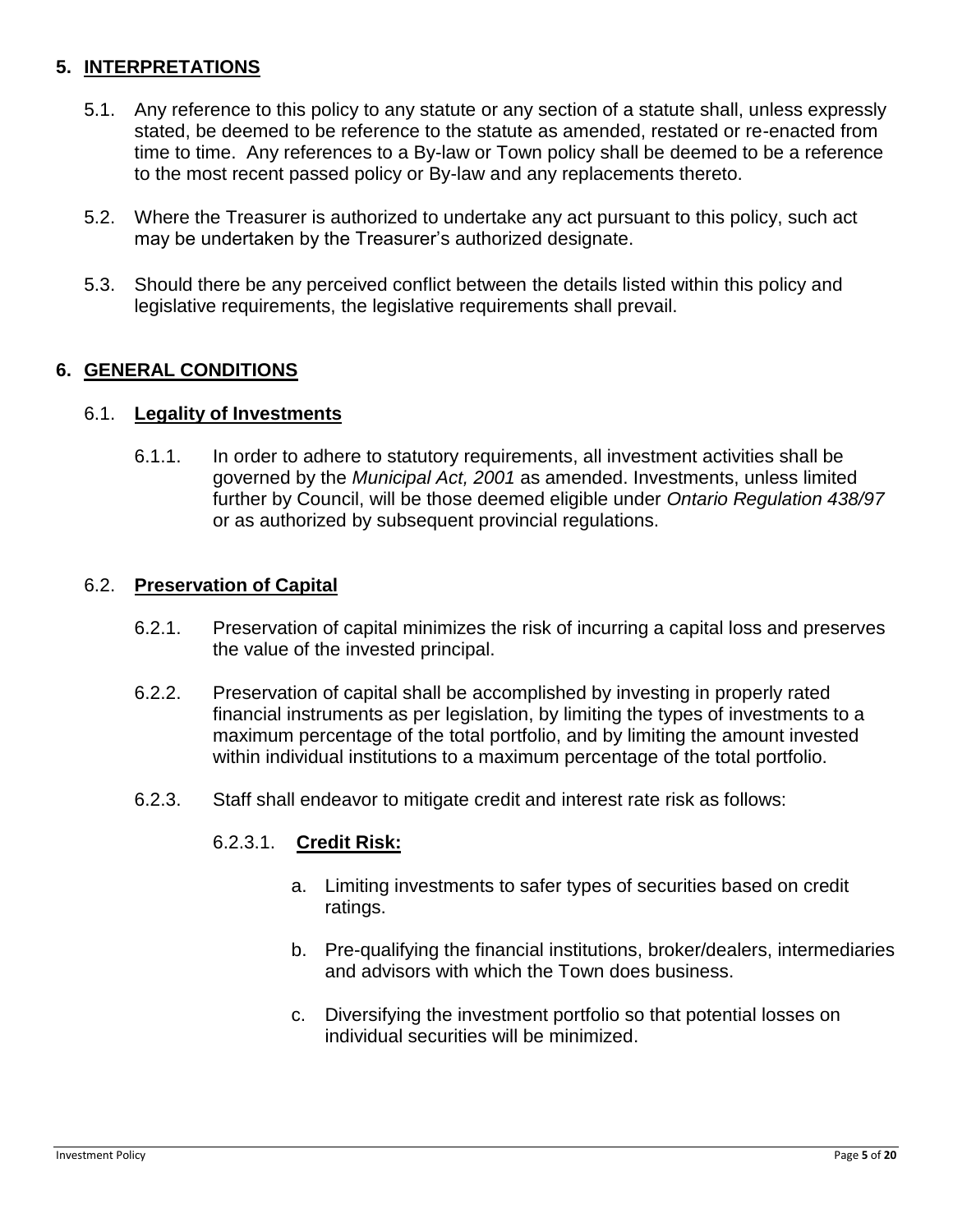d. Setting dollar limits on the size of portfolio investment in asset sectors and in individual credit names in accordance and as restricted by the *Municipal Act, 2001*.

## 6.2.3.2. **Interest Rate Risk**

- a. Structuring the investment portfolio so that securities mature to meet ongoing cash flow requirements, thereby reducing the need to sell securities on the open market prior to maturity.
- b. Investing operating funds primarily in shorter-term securities or approved liquid investment pools.
- c. Diversifying longer-term holdings to mitigate effects of interest rate volatility.
- d. Investing in shares or equities of Canadian corporations through a legislatively approved government investment pool, in accordance and restricted by the *Municipal Act, 2001.*

## 6.3. **Maintenance of Liquidity**

- 6.3.1. The portfolio shall be structured to maintain a proportionate ratio of short, medium, and long-term maturities to meet the funding requirements of the Town.
- 6.3.2. The investment portfolio shall remain sufficiently liquid to meet all operating or cash flow requirements, and limit temporary borrowing requirements. This shall be done where possible by structuring the portfolio such that securities mature concurrent with anticipated cash demands.
	- 6.3.2.1. Since all possible cash demands cannot be anticipated, the portfolio shall consist largely of securities with active secondary or resale markets.
- 6.3.3. A portion of the portfolio may be placed in local government investment pools which offer liquidity for short-term funds.
- 6.3.4. Liquidity considerations include:
	- 6.3.4.1. A reliable cash flow forecast outlining timing requirements of funds.
	- 6.3.4.2. A contingency to cover the possibility of unplanned requirement of funds.
	- 6.3.4.3. An expectation of reliable secondary marketability of investments prior to maturity.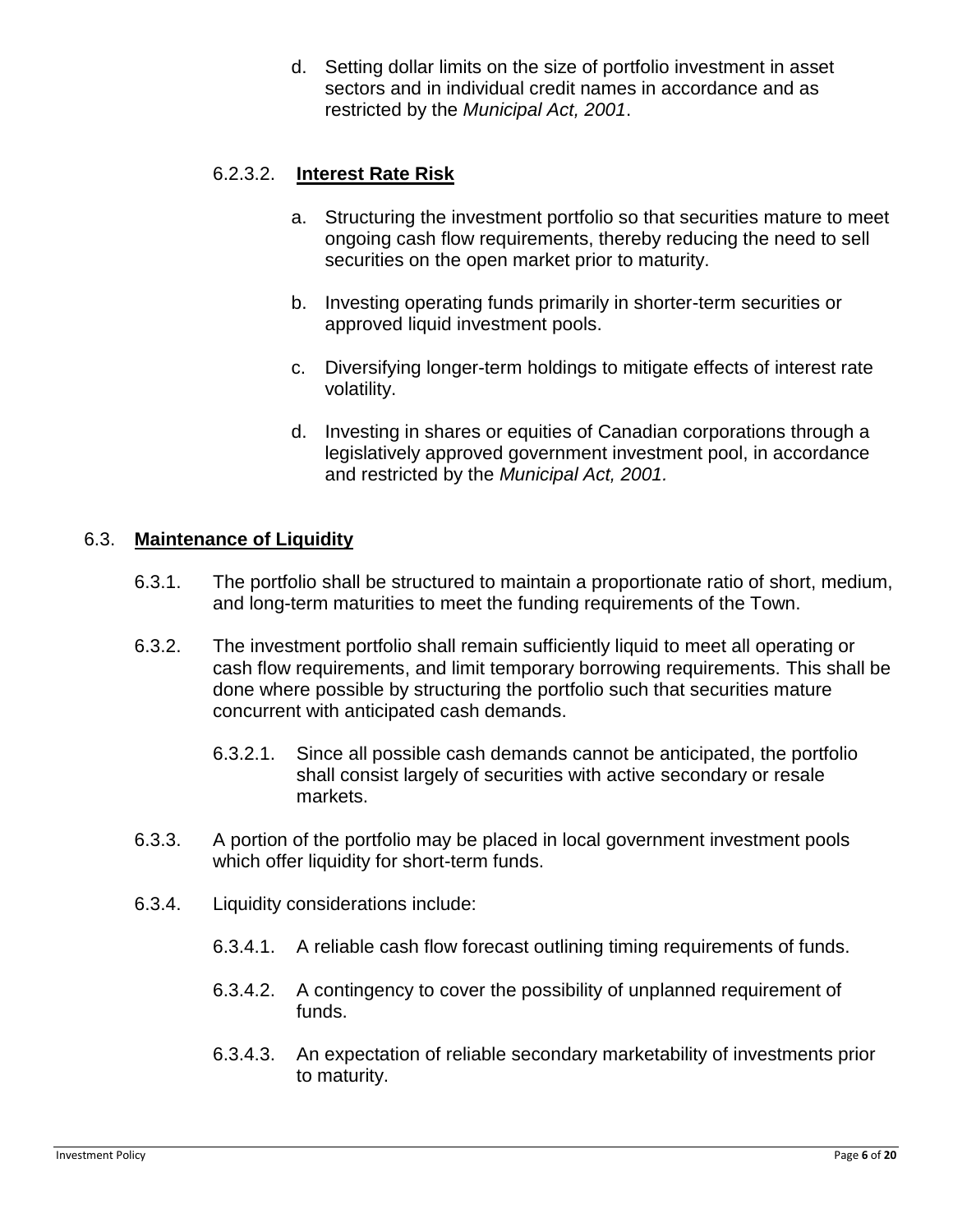- 6.3.5. If cash flows are unpredictable, liquidity should be kept high in order to cope with unplanned events.
- 6.3.6. The investment portfolio is comprised of:
	- 6.3.6.1. Excess Operating cash flow balances.
	- 6.3.6.2. Excess Capital cash flow balances.
	- 6.3.6.3. Reserve funds.
	- 6.3.6.4. Restricted cash funds.

## 6.4. **Competitive Rate of Return**

- 6.4.1. Investment yields can only be sought through:
	- 6.4.1.1. Legality of investments.
	- 6.4.1.2. Preservation of capital.
	- 6.4.1.3. Maintenance of liquidity.
	- 6.4.1.4. Competitive rate of return
- 6.4.2. Whenever possible, higher yields will be sought by taking advantage of the interest rate curve of the capital market, which typically yields higher rates of return for long-term investments.
	- 6.4.2.1. Yields will fluctuate based on the institution as a result of individual credit ratings and the type of capital investment, and as such will be monitored.

### 6.5. **Other Investments**

6.5.1. Should other investments as allowed by the *Municipal Act, 2001*, other than those listed in this Policy be considered, Council must provide direction and approval of said investments.

### 6.6. **Eligible Investments, Grades And Limitations**

6.6.1. The following is a summary of the eligible investment instruments that the Town may partake in: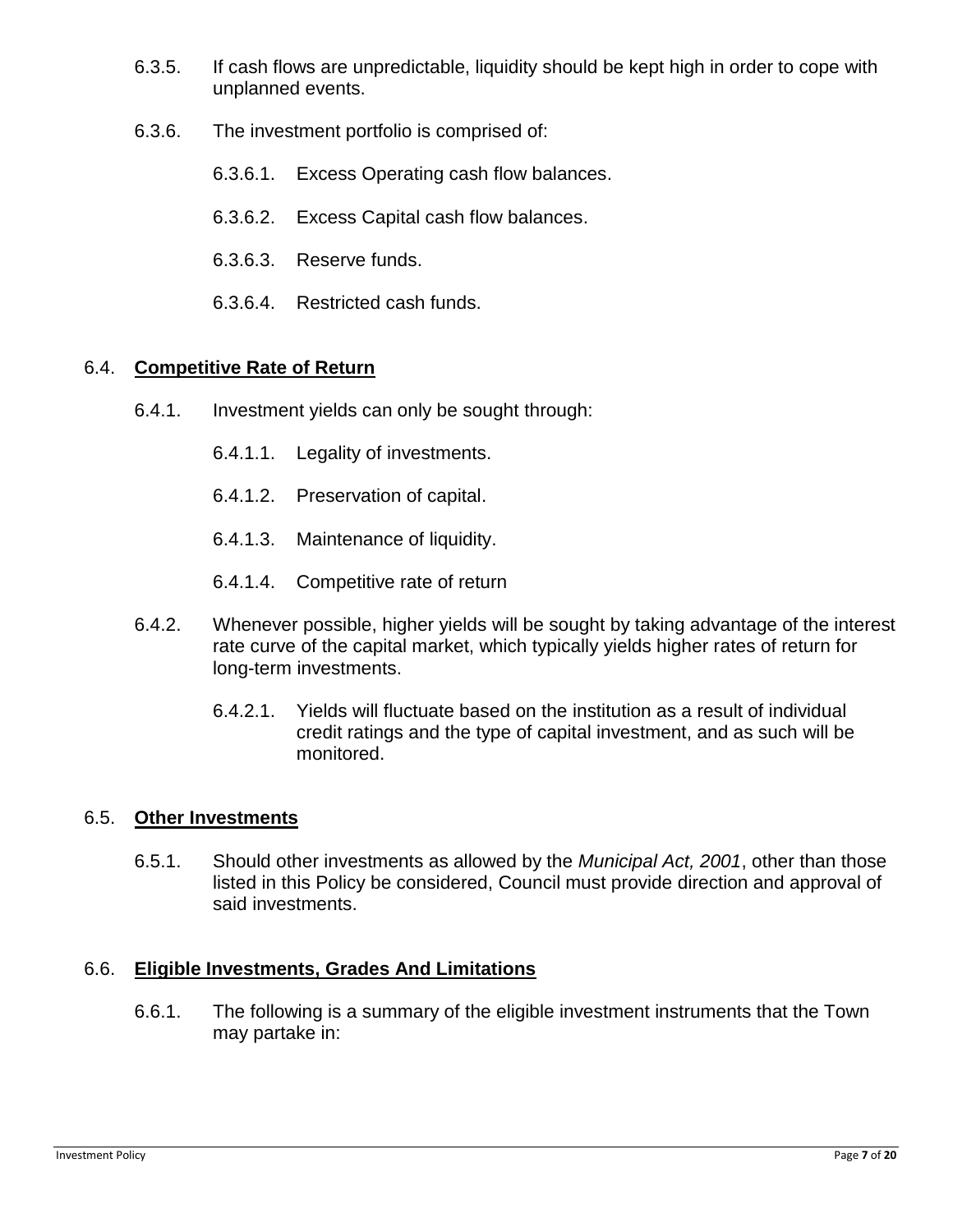- 6.6.1.1. Bonds, debentures, promissory notes, or other evidences of indebtedness of issued or guaranteed by Canada or a province or territory of Canada, an agency of Canada or a province or territory of Canada, a country other than Canada.
- 6.6.1.2. Bonds, debentures, promissory notes or other evidences of indebtedness of issued or guaranteed by a municipality in Canada including the municipality making the investment, a school board in Canada, a board of a public hospital, a local board as defined in the *Municipal Affairs Act*, a designated Ontario University or College, a nonprofit housing corporation or local housing corporation.
- 6.6.1.3. Deposit receipts, deposit notes, certificates of deposit or investment, acceptances or similar instruments, bonds, debentures or evidence of long-term indebtedness issued or guaranteed, by a bank (as listed in Schedule I or II to the *Bank Act*), a loan corporation or trust corporation (that is registered under the *Loan and Trust Corporations Act*), a credit union to which the *Credit Union and Caisses Populaires Act, 1994* applies.
- 6.6.1.4. Asset-backed securities are considered an allowable investment, however, use of this investment instrument is limited through those investments held by the ONE Fund.
- 6.6.1.5. Forward rate agreements are considered an allowable investment with consideration made to restrictions which are provided under Ontario Regulation 438/97.
- 6.6.2. A summary of the maximum allowable exposure for each classification of security as a percentage of the total portfolio, as well as the maximum allowable exposure for each specific issuer in a security class as a percentage of the total portfolio, is set out in Appendix A.
- 6.6.3. Eligible investment institutions are limited to the following, in order to provide minimum exposure to risk:
	- 6.6.3.1. Investments issued or guaranteed by the Government of Canada, province or territory of Canada, including an agency of Canada or a province or territory of Canada.
	- 6.6.3.2. Investments issued or guaranteed by a municipality in Canada, including the Town making the investment, subject to a minimum DBRS rating of "AA low", Moody's Investor Services of "Aa3" or Standard and Poor's of "AA-".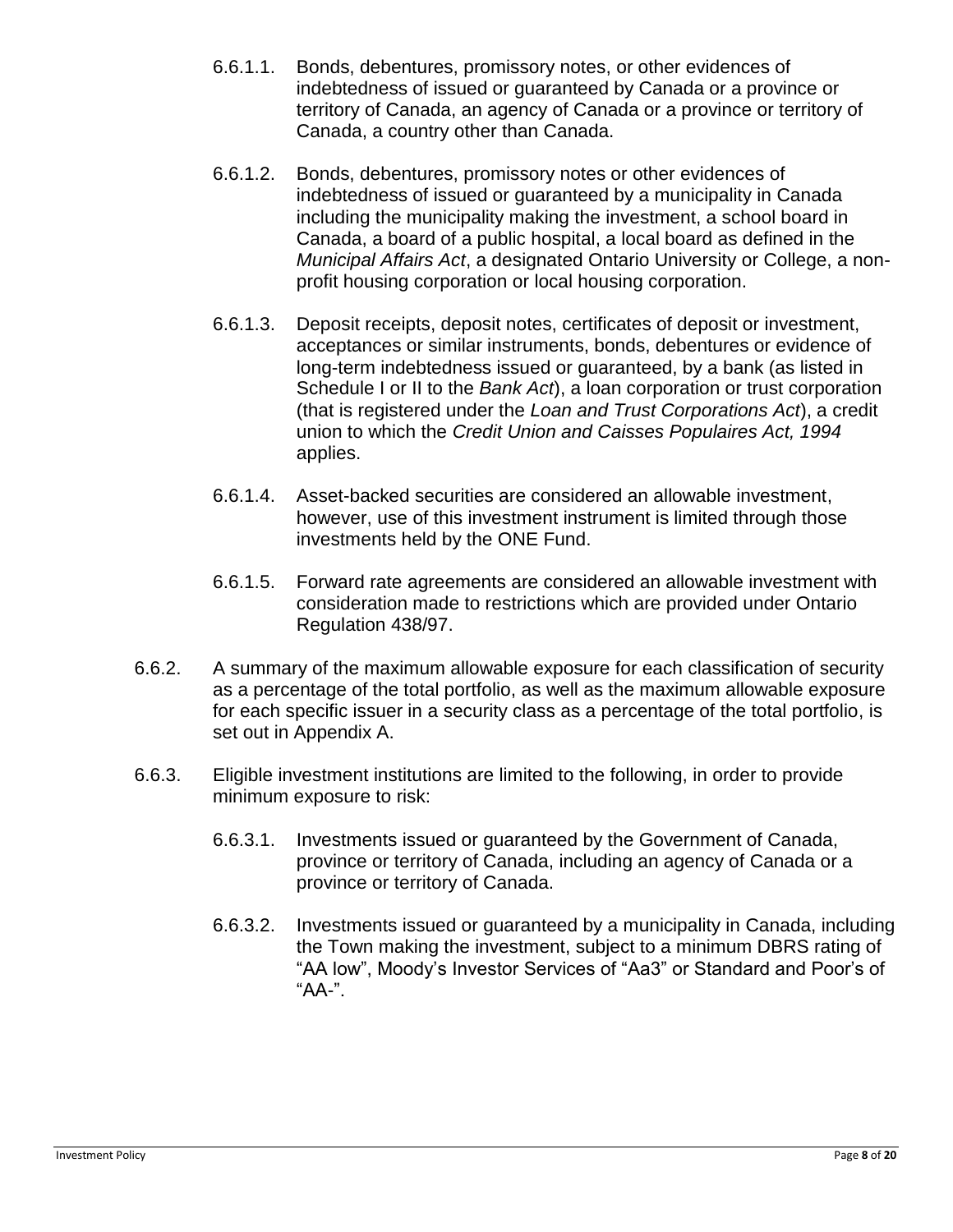- 6.6.3.3. Investments issued or guaranteed by a school board in Canada, a board of a public hospital, a local board as defined in the *Municipal Affairs Act*, a designated Ontario University or College, a non-profit housing corporation or local housing corporation subject to a minimum DBRS rating of "AA low", Moody's Investor Services of "Aa3" or Standard and Poor's of "AA-".
- 6.6.3.4. Investments issued or guaranteed by a bank (as listed in Schedule I or II of the Bank Act), by a loan or trust corporation (which is registered under the *Loan and Trust Corporations Act*), a credit union to which the *Credit Union and Caisses Populaires Act, 1994* applies, subject to a minimum DBRS rating of "AA low", Moody's Investor Services of "Aa3" or Standard and Poor's of "AA-"
- 6.6.3.5. A review of the credit rating for all bonds, debentures, promissory notes, and other evidence of indebtedness of a corporation incorporated shall take place within thirty days of each calendar quarter. This review is to ensure that all investments held by the Town meet the standards outlined and established with the *Municipal Act, 2001*.
- 6.6.3.6. Any investments that are off-side in terms of long-term and/or short-term credit rating with this policy at the time of adoption will be cancelled within ninety days from the date of the default.
- 6.6.4. All investments must be stated and held in Canadian currency.

### 6.7. **Investment Portfolio Diversification**

- 6.7.1. In order to properly balance the investment risk/liquidity profile of the portfolio, investments will be spread over a time horizon of short-term (less than one year), and long-term (greater than one year).
- 6.7.2. In addition to being spread over a time horizon, the investments are spread over a number of eligible institutions subject to the following maximum percentages.
	- 6.7.2.1. Portfolio percentages limitations:
		- a. Government of Canada 100%
		- b. Province or Territory of Canada 80% (no more than 25% in any single Province or Territory)
		- c. Town of Amherstburg internally financed capital projects 100% (at the discretion of the Treasurer, with Council approval)
		- d. Other Canadian municipalities 25% (no more than 10% in any single municipality)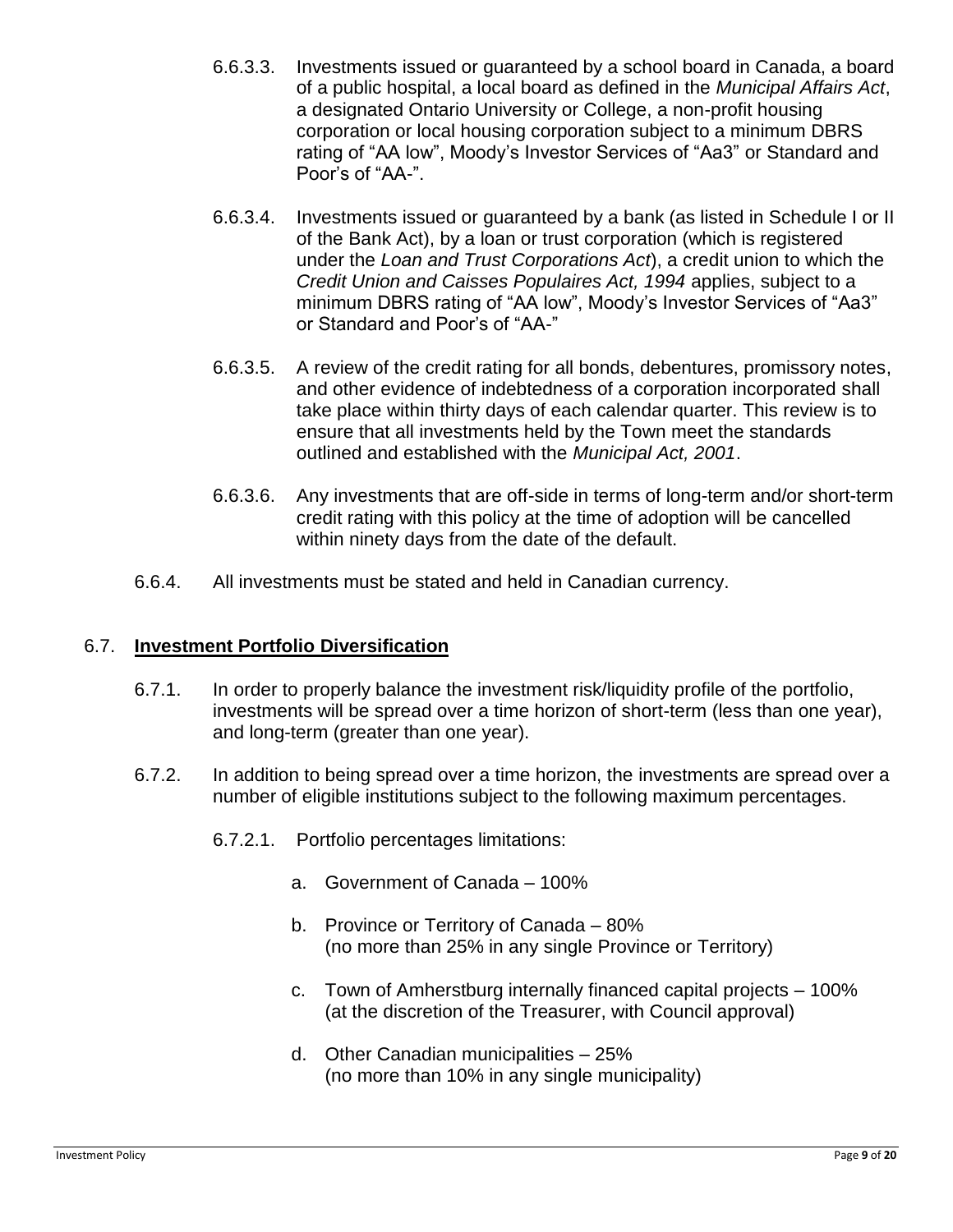- e. Applied Arts, Housing Corporations, Education, and Hospitals 25% (no more than 5% in any single entity)
- f. Schedule I bank debt 75% (no more than 25% in any single bank)
- g. Schedule II bank debt 10% (no more than 5% in any single bank)
- h. One Fund Money Market Fund 50%
- i. One Fund Bond Fund 25%
- j. One Fund Equity Fund 5%
- k. Loan or Trust Corporation, Credit Union 10% (no more than 5% in any single entity)
- 6.7.2.2. Portfolio term limitations:
	- a. Less than ninety days 10% to 100%
	- b. Less than one year 25% to 100%
	- c. From one year up to two years maximum of 75%
	- d. From two years up to five years maximum of 25%
	- e. From five years up to thirty years maximum of 20%
- 6.7.3. The portfolio percentage restrictions apply at the time that the investment is made. At specific times thereafter, the portfolio limitations may be exceeded for a short time as a result of the timing of maturities, where due to cash flow fluctuations longer-term discrepancies may be noted.
- 6.7.4. Prior to the disposal of investments, the Treasurer will make a determination giving consideration to the stated investment objectives and any penalties that may be incurred as a result of deposition.
- 6.7.5. Based upon the performance, the Treasurer may retain, at their discretion, the investment(s) that exceed the prescribed portfolio limitations provided that such action is not contrary to the *Municipal Act, 2001*.
- 6.7.6. Any investments that are off-side with regards to portfolio limitations stated in this policy at the time of adoption will be re-invested at the time of maturity to comply.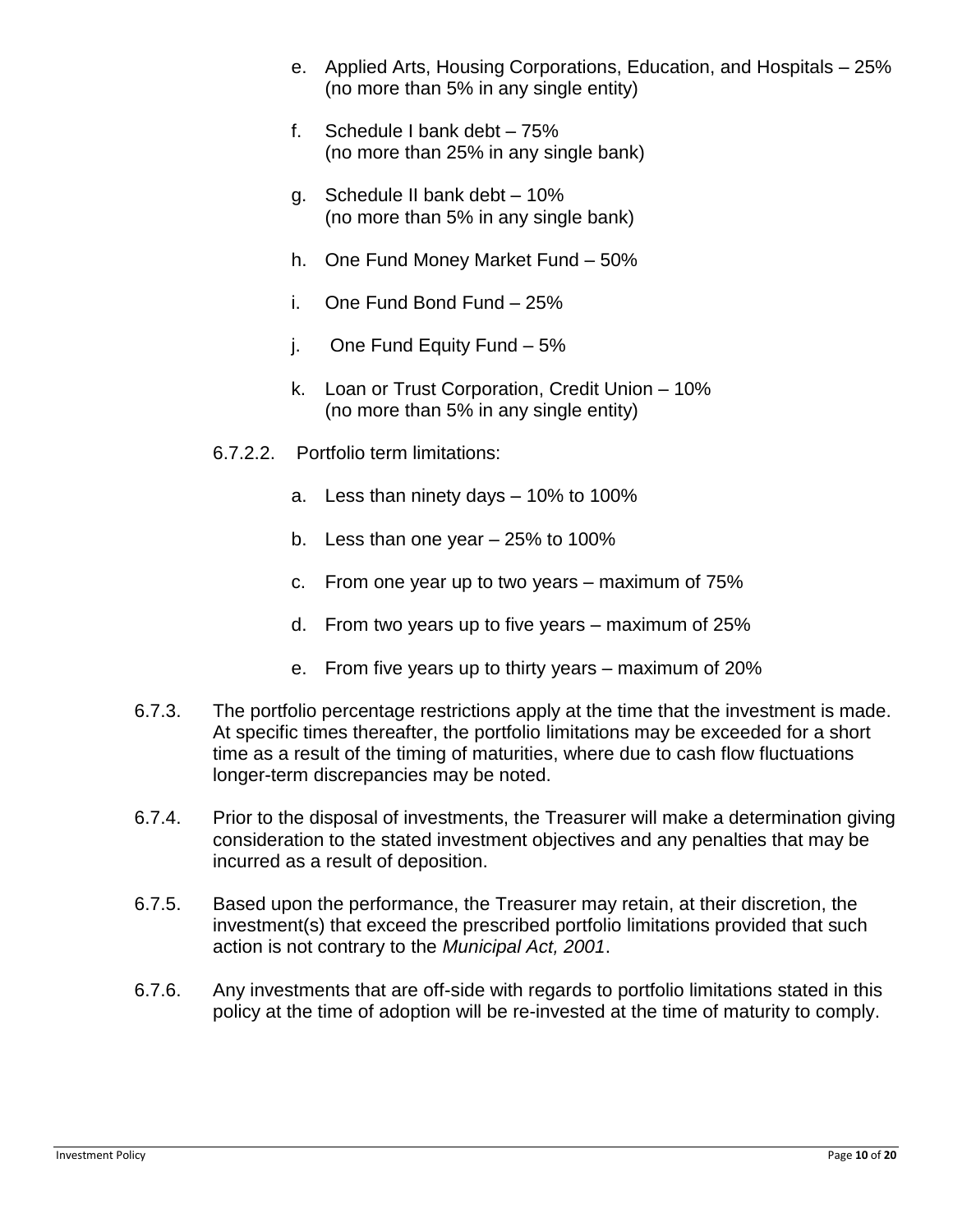### 6.8. **Investment Strategy**

- 6.8.1. Cash flow will be managed on an ongoing basis and will include all investment, borrowing, operations, and capital activity affecting the cash balance of the Town.
- 6.8.2. Whenever possible, the Town will attempt to match its investments with anticipated cash flow requirements to maximize the advantage of longer investment terms, while preserving sufficient cash flow.
- 6.8.3. Key requirements and limitations of this strategy are:
	- 6.8.3.1. Development and maintenance of a solid cash flow forecast.
	- 6.8.3.2. Use of One Funds in order to benefit from the usually enhanced returns associated with actively managed investment portfolios.
	- 6.8.3.3. Working capital to be invested in bank account balances, One Funds Money Market Fund and/or short-term investments of thirty to ninety days
	- 6.8.3.4. Periodic review of the Town's investment strategy on analysis of prior period returns, conducted once per year at a minimum.

#### 6.9. **Investment Income**

6.9.1. For investment purposes, funds are to include money that is held in a general fund, a capital fund, a reserve fund, and restricted cash balances. The allocation of earnings from combined investments shall be credited to each separate fund on proportion to the amount invested from it.

#### 6.10. **Investment Reporting**

- 6.10.1. Each quarter, a report of the "Portfolio Yield" and the "Portfolio Compliance with the Investment Policy" is completed for the Treasurer's review.
- 6.10.2. The Treasurer shall provide Council with an annual investment report that shall contain:
	- 6.10.2.1. A statement about the performance of the portfolio of investments of the Town during the period covered by the report.
	- 6.10.2.2. A description of the estimated proportion of the total investments of the Town that are invested in its own long-term and short-term securities to the total investment of the Town, and a description of the change, if any, in that estimated proportion since the previous year's report.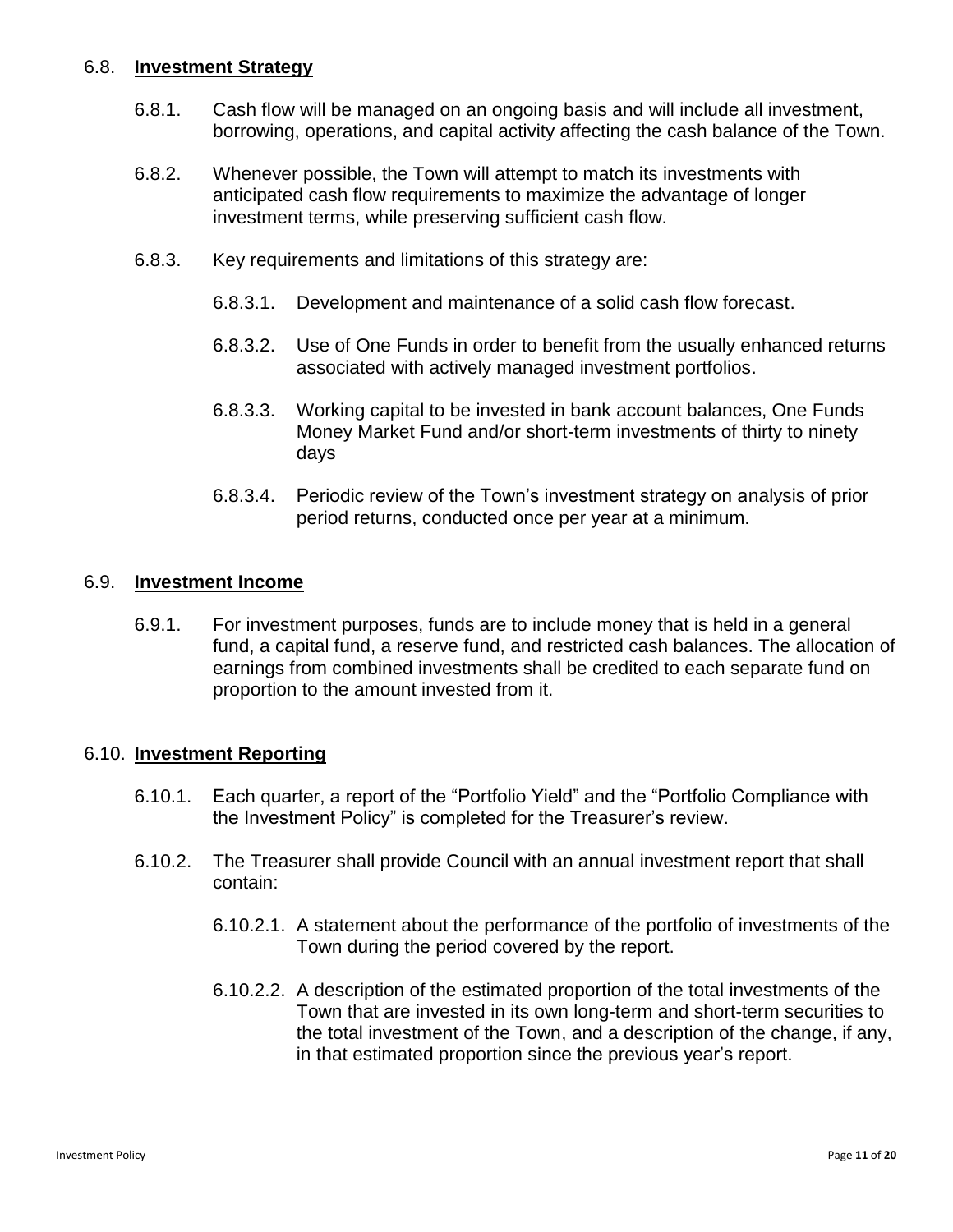- 6.10.2.3. A statement by the Treasurer as to whether or not, in their professional opinion, all investments were made in accordance with the investment policies and goals adopted by the Town.
- 6.10.2.4. A statement by the Treasurer as to whether or not, in their professional opinion, all investments are in compliance with the minimum credit rating standards as outlined in this policy.
- 6.10.2.5. A record of the date of each transaction regarding securities, or disposal of securities, including a statement of the purchase and sale price of each security.
- 6.10.2.6. Such other information that Council may require or, that in the professional opinion of the Treasurer, should be included.

### 6.11. **Performance Standards**

- 6.11.1. The investment portfolio will be managed in accordance with the criteria set out within this policy.
- 6.11.2. The portfolio should obtain a market average rate of return throughout budgetary and economic cycles, commensurate with the investment risk constraints and the cash flow needs of the Town.
- 6.11.3. The performances of investments are measured using multiple benchmarks and performance indicators:
	- 6.11.3.1. Short-term funds will be compared to the three-month return rate on the Government of Canada Treasury Bills and the One Fund's Money Market Fund.
	- 6.11.3.2. Long-term funds will be compared to the Bank of Canada one year Treasury Bill rate.
	- 6.11.3.3. Prime interest rates and other applicable market rates can and may be utilized to provide a useful benchmark for investment performance with consideration made to the limitations laid out in the *Municipal Act, 2001*.
- 6.11.4. Baseline expectations are determined at the beginning of each fiscal year and could be reviewed and adjusted quarterly with consideration made to current market conditions.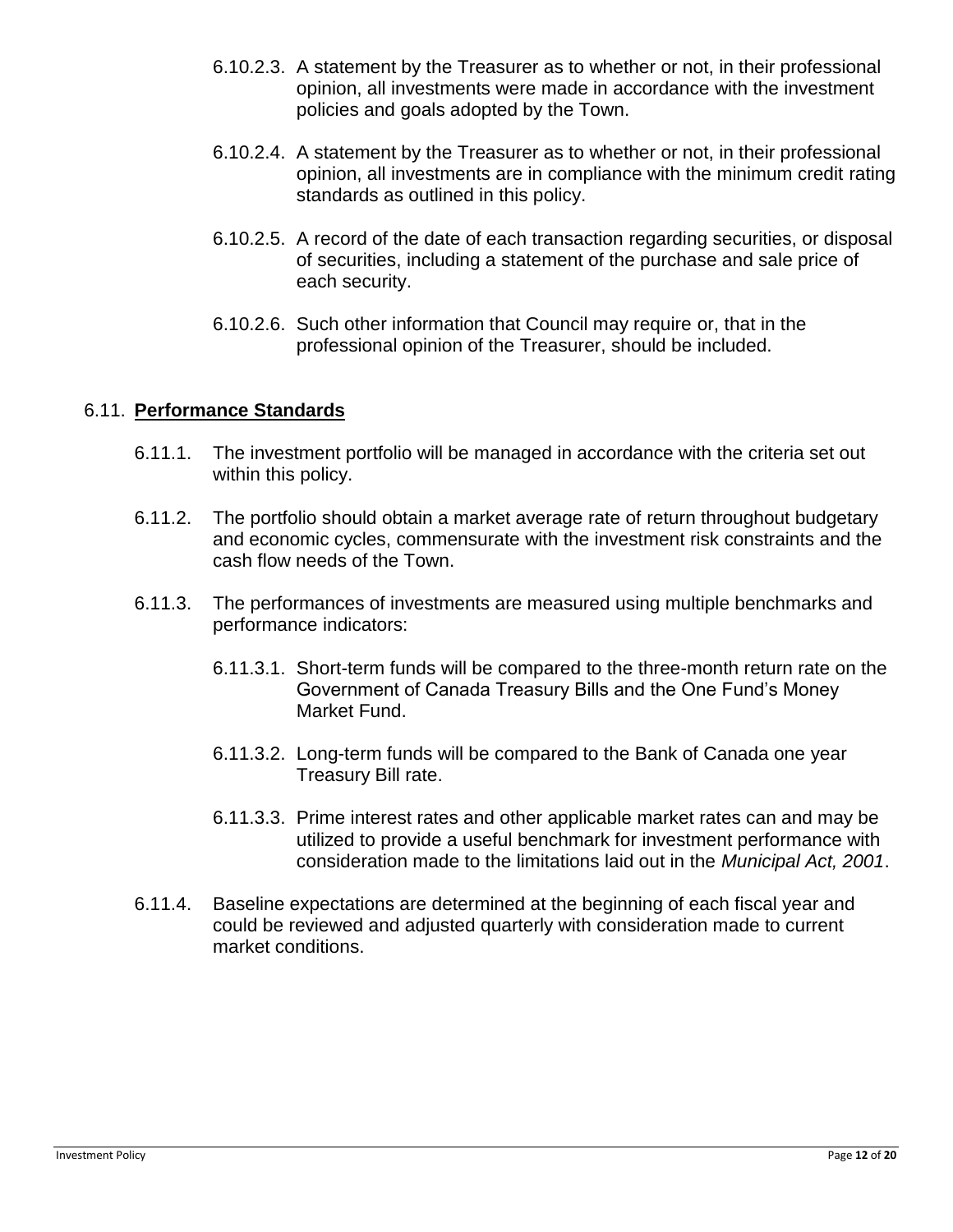## 6.12. **Investment Transaction, Accounts And Safekeeping**

- 6.12.1. The Treasurer, together with the Deputy Treasurer, shall be authorized to enter into arrangements with banks, investment dealers and brokers, and other financial institutions for the purchase, sale, redemption, issuance, transfer and safekeeping of securities, and to perform other related acts in the day-to-day operation of the investment program for all investment transactions on behalf of the Town.
- 6.12.2. The Designated Signing Authorities shall be authorized to sign the necessary documentation associated with maintaining approved investment accounts, subject to approval in financial content by the Treasurer.
- 6.12.3. Investment records are issued for each investment held in Town specific accounts through various investment dealers. Each investment transaction generates a ticket, which is received and recorded by staff within the Financial Services department. Quarterly statements are generated for each Town specific account, indicating all investment activity, including income earned by the investments.

## 6.13. **Selection Process of Investment Instruments**

- 6.13.1. The purchase and sale of securities shall be conducted through a competitive process with financial institutions approved by the Treasurer.
- 6.13.2. The Town will accept an offer, which:
	- 6.13.2.1. Optimizes the investment objectives of the overall portfolio; and
	- 6.13.2.2. Has the highest rate of return within the maturity required.
- 6.13.3. Before selling a security, the Town will select the bid that generates the highest sale price or the transaction that will yield the best return for the portfolio.
	- 6.13.3.1. In a situation where there is a tie between one or more brokers, the Town will award the winning bid to the brokers on a rotating basis.
- 6.13.4. The Treasurer and Deputy Treasurer will be responsible, for each purchase/sale. The Treasurer and Deputy Treasurer will also be responsible producing and retaining written records of each transaction, including the name of the financial institutions solicited (at least two brokers), rate quoted, description of the security, investment selected, and any special considerations that had an impact on the decision.
	- 6.13.4.1. In the case that the lowest priced security (highest yield) was not selected for purchase, an explanation describing the rationale shall be included in this record.
- 6.13.5. Agencies, boards, commissions, and wholly owned corporations incorporated by the Town under Section 203 of the *Municipal Act, 2001,* may only invest in instruments prescribed by Section 418 of the *Municipal Act, 2001*.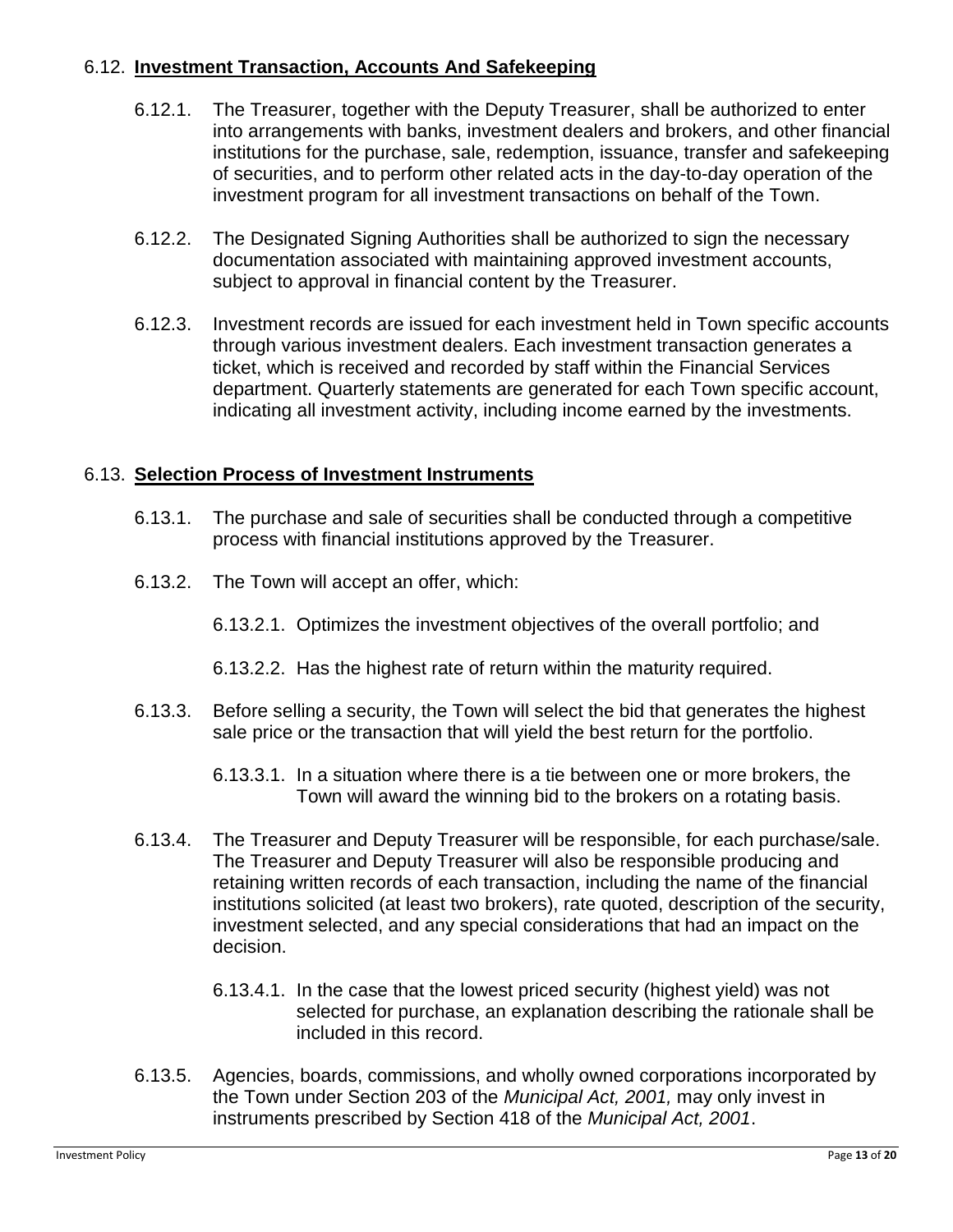## 6.14. **Prudence**

6.14.1. Investments shall be made with judgement and care, under circumstances then prevailing, which persons of prudence, discretion, and intelligence exercise in the management of their own affairs, not for speculation, but for investment, considering the probable safety of their capital, as well as the probable income to be derived.

### 6.15. **Ethics and Conflicts of Interest**

- 6.15.1. Officers and employees involved in the investment process shall refrain from personal business activity that could conflict with the proper execution and management of the investment program, or that could impair their ability to make impartial decisions.
- 6.15.2. Employees and investment officials shall disclose any material interests in financial institutions with which they conduct business. They shall further disclose any personal financial/investment positions that could be related to the performance of the investment portfolio.
- 6.15.3. Employees and officers shall not undertake personal investment transactions with the same individual with whom business is conducted on behalf of the Town.
- 6.15.4. Conflicts shall be disclosed immediately to the employee's direct supervisor who in turn shall notify the Treasurer. Any conflicts noted by the Treasurer as to his/her personal business activity shall be disclosed to the Chief Administrative Officer.

## **7. RESPONSIBILITIES AND AUTHORITIES**

- 7.1. **Designated Signing Authorities** have the authority and responsibility to:
	- 7.1.1. Execute and sign all agreements in relation to this policy on behalf of the Town.
- 7.2. The **Treasurer** has the authority and responsibility to:
	- 7.2.1. Provide Council with an annual investment report, or more frequently as directed by Council.
	- 7.2.2. Enter into arrangements with banks, investment dealers and brokers, and other financial institutions for the purchase, sale, redemption, issuance, transfer and safekeeping of securities, all in the name of the Town.
	- 7.2.3. Ensure that any investment that is not consistent with this policy will be disposed of within prescribed timelines.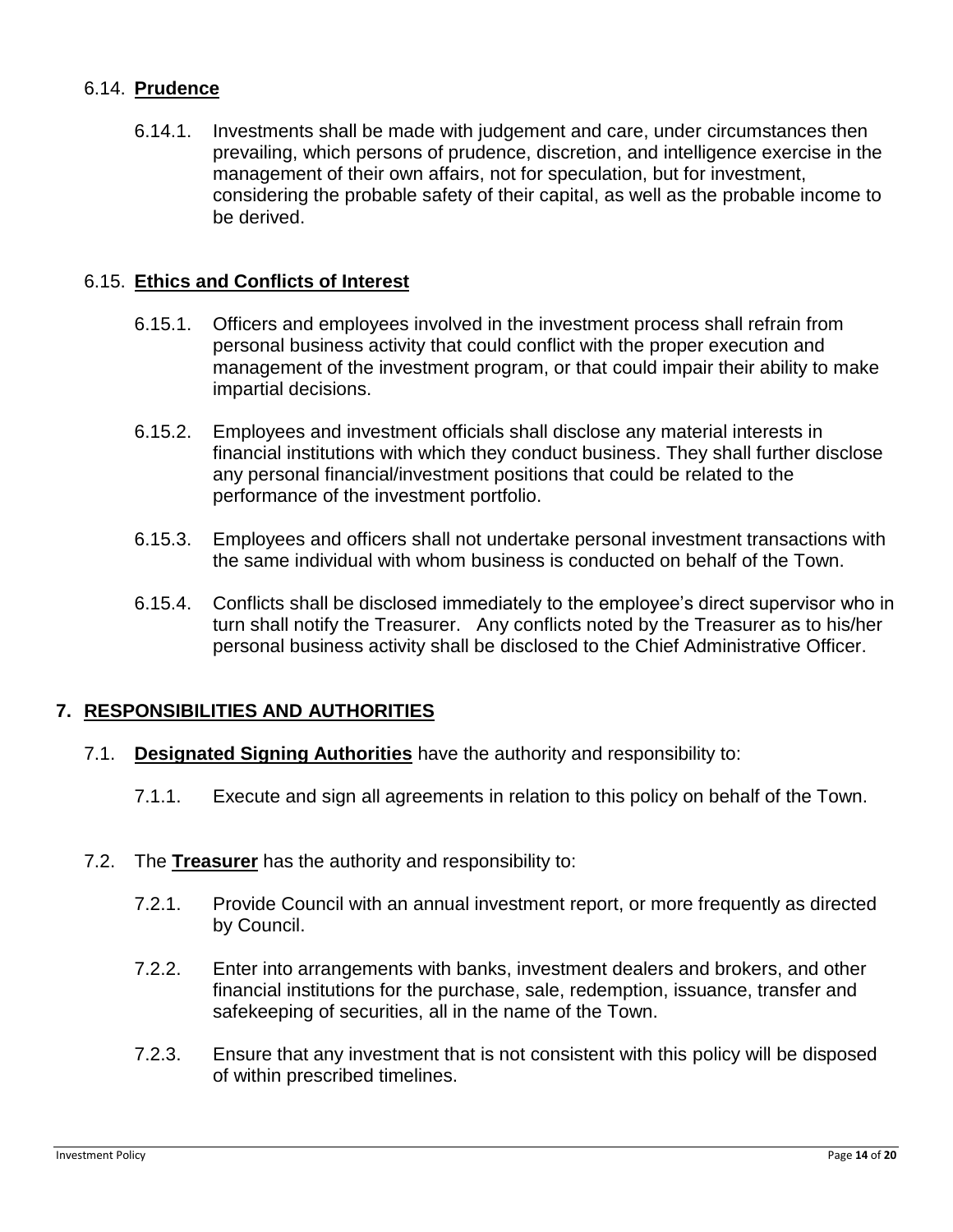- 7.2.4. Ensure that credit ratings of securities held in the investment portfolio are being monitored regularly and that any negative changes are communicated in a timely manner, as deemed appropriate.
- 7.2.5. Ensure that all reporting requirements identified within this policy are met.

## 7.3. **Deputy Treasurer** has the authority and responsibility to:

- 7.3.1. Prepare and provide annual reports to the Treasurer including an investment report prepared in accordance with the *Municipal Act, 2001*.
- 7.3.2. Develop and maintain all necessary operating procedures for the effective control and management of the investment function, and reasonable assurance that the Town's investments are properly managed and adequately protected.
- 7.3.3. Authorized to enter, as restricted in Section 6.12 of this Policy, into arrangements with banks, investments dealers and brokers, and other financial institutions for the purchase, sale, redemption, issuance, transfer and safekeeping of securities, all in the name of the Town, as delegated by the Treasurer.
- 7.3.4. In the absence of the Treasurer, the Deputy Treasurer shall assume the roles and responsibilities of the Treasurer.

### **8. DELEGATION OF AUTHORITY**

- 8.1. The Treasurer will have overall responsibility for the prudent investment of the Town's portfolio.
- 8.2. The Deputy Treasurer will be responsible and have the authority for the implementation of the investment program and the establishment of investment procedures consistent with this policy.
- 8.3. The Deputy Treasurer shall share in the responsibility with the Treasurer for all transactions undertaken, and shall establish a system of controls to regulate the activities.
- 8.4. The Deputy Treasurer may delegate responsibility for the day-to-day management of the portfolio to subordinate Managers within established guidelines and in accordance with this policy.
- 8.5. No Person may engage in an investment transaction except as provided under the terms of this policy.

### **9. LEGISLATIVE AUTHORITY**

9.1. Legislative authority for the investment guidelines of municipal funds is Section 418 of the *Municipal Act, 2001*, as amended.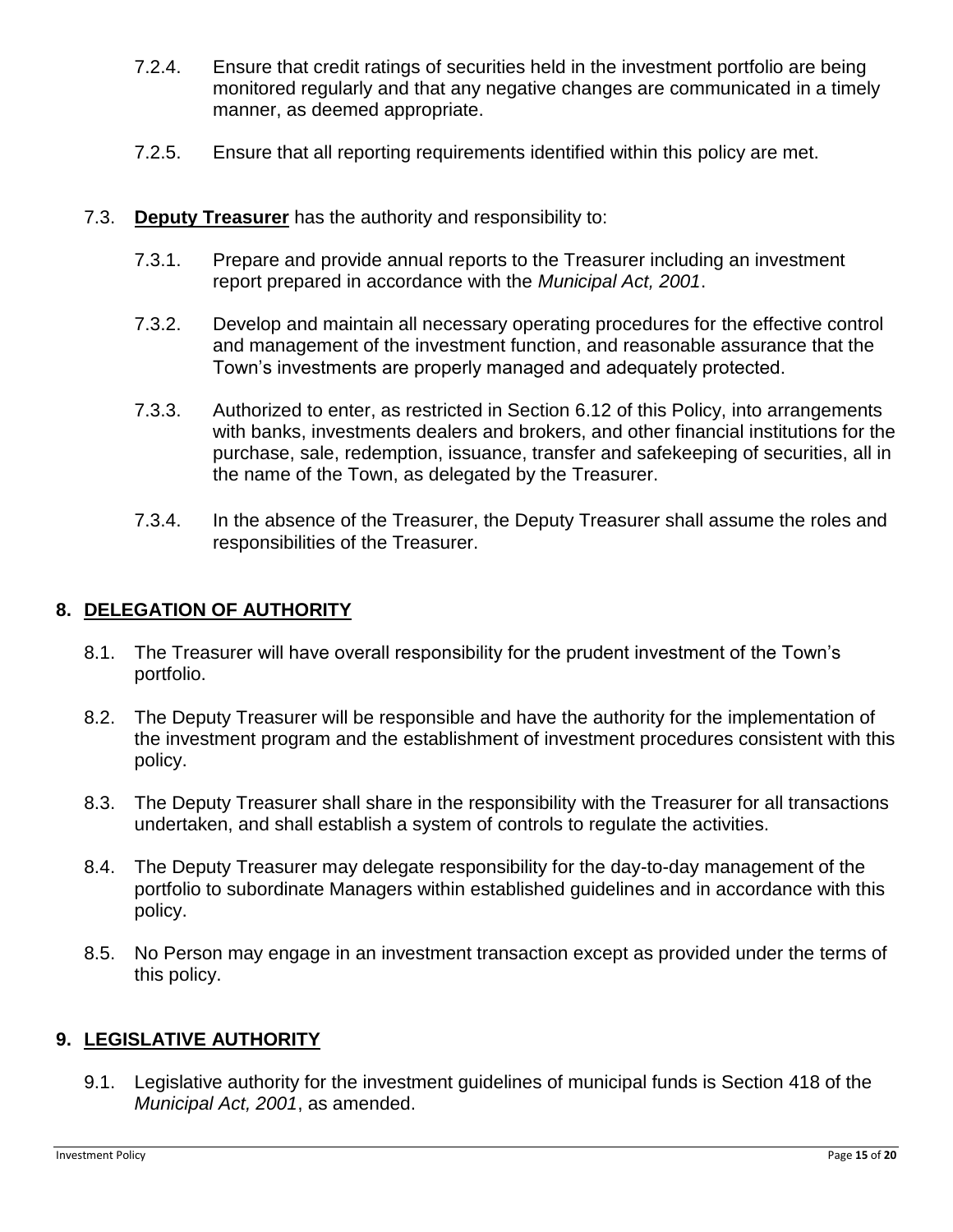9.2. Investments, unless otherwise limited by Council, will be those deemed eligible under Ontario Regulation 438/97, or as amended.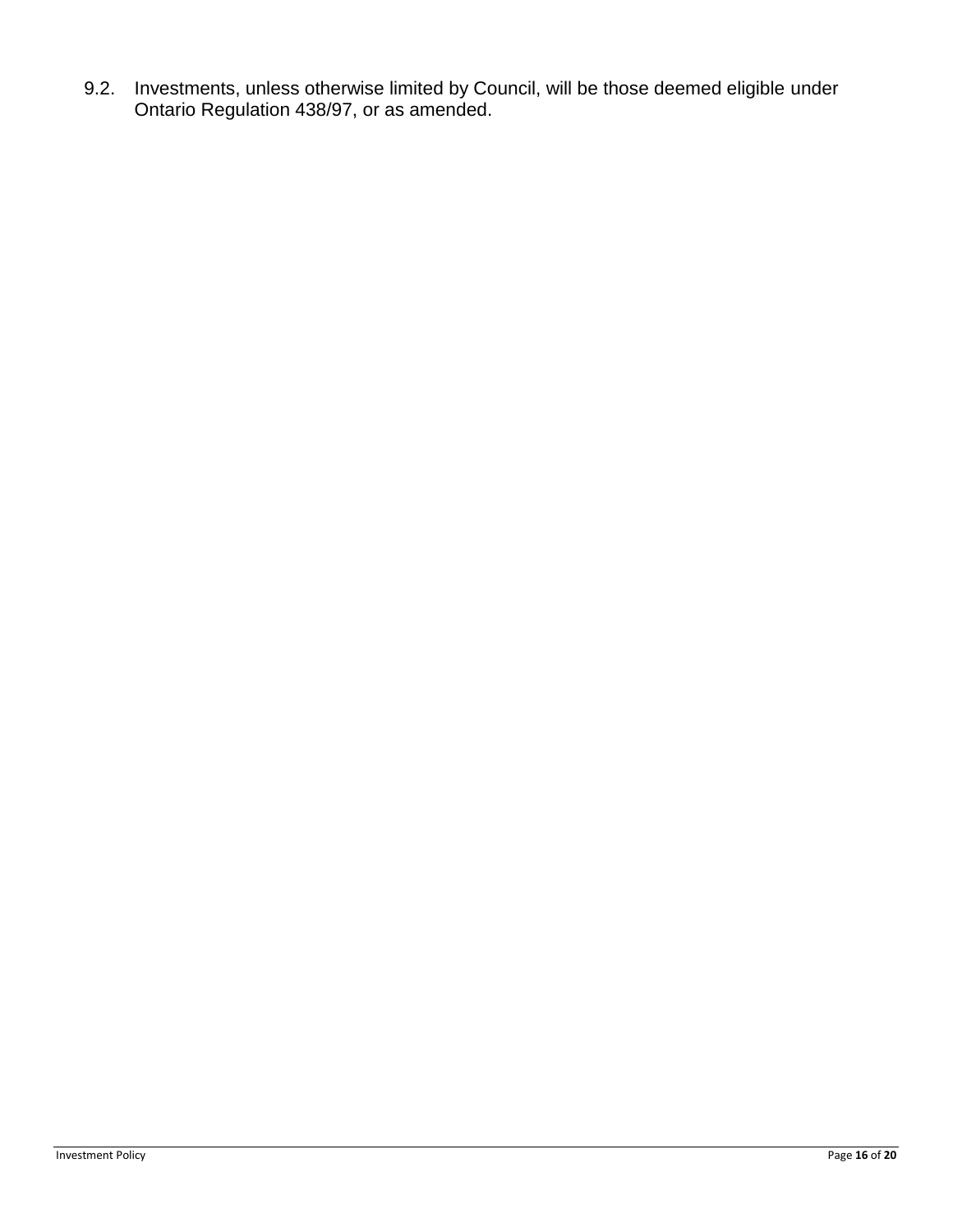|  | <b>APPENDIX A - ELIGIBLE INVESTMENTS AND SECTOR THRESHOLDS</b> |  |
|--|----------------------------------------------------------------|--|
|  |                                                                |  |

| <b>Sectors</b>                                                           | <b>Minimum Credit Rating</b> |                   | <b>Sector/Credit Exposure Limitation</b><br>(Maximum) |                         | <b>Sector Term Limitations</b><br>(Maximum) |  |
|--------------------------------------------------------------------------|------------------------------|-------------------|-------------------------------------------------------|-------------------------|---------------------------------------------|--|
|                                                                          | Long-Term                    | <b>Short-Term</b> | <b>Portfolio Limit</b>                                | <b>Individual Limit</b> |                                             |  |
| (1)                                                                      | (11)                         | (III)             | (IV)                                                  | (V)                     | (VI)                                        |  |
| <b>FEDERAL</b>                                                           |                              |                   |                                                       |                         |                                             |  |
| Canada                                                                   |                              | N/A               | 100%                                                  | 100%                    | 1 Year                                      |  |
|                                                                          | N/A                          |                   | 75%                                                   | 75% (> 1 Year)          | 30 Years                                    |  |
| <b>Overall Category Limit</b>                                            |                              |                   | 100%                                                  |                         |                                             |  |
| <b>PROVINCIAL</b>                                                        |                              |                   |                                                       |                         |                                             |  |
|                                                                          |                              | R1 Mid            | 80%                                                   | 25%                     | 1 Year                                      |  |
|                                                                          |                              | R1 Low            | 10%                                                   | 5%                      | 1 Year                                      |  |
| Ontario                                                                  | AA                           |                   | 75%                                                   | 25%                     | 30 Years                                    |  |
|                                                                          | A                            |                   | 25%                                                   | 15%                     | 15 Years                                    |  |
|                                                                          | <b>BBB</b>                   |                   | 10%                                                   | 5%                      | 5 Years                                     |  |
| <b>Overall Category Limit</b>                                            |                              |                   | 80%                                                   |                         |                                             |  |
| <b>MUNICIPAL</b>                                                         |                              |                   |                                                       |                         |                                             |  |
| Town of Amherstburg<br>internally financed<br>capital projects           | N/A                          |                   | 100%                                                  | 100%                    | None                                        |  |
|                                                                          | <b>AAA</b>                   |                   | 25%                                                   | 10%                     | 20 Years                                    |  |
| <b>Other Municipalities</b>                                              | AA (low)                     |                   | 25%                                                   | 5%                      | 10 Years                                    |  |
| Applied Arts, Housing<br>Corp., Education,<br><b>Hospitals and Other</b> | AA (low)                     |                   | 25%                                                   | 5%                      | 10 Years                                    |  |
| <b>Overall Category Limit</b>                                            |                              |                   | 25%                                                   |                         |                                             |  |
| <b>BANKS</b>                                                             |                              |                   |                                                       |                         |                                             |  |
| <b>Schedule I Banks</b>                                                  |                              | R1 Mid            | 75%                                                   | 25%                     | 1 Year                                      |  |
|                                                                          |                              | R1 Low            | 20%                                                   | 5%                      | 6 Months                                    |  |
|                                                                          | AA (low)                     |                   | 30%                                                   | 15%                     | 10 Years                                    |  |
|                                                                          |                              |                   |                                                       |                         |                                             |  |
| <b>Schedule II Banks</b>                                                 |                              | R1 Mid            | 10%                                                   | 5%                      | 1 Year                                      |  |
|                                                                          | AA(low)                      |                   | 10%                                                   | 5%                      | 10 Years                                    |  |
| <b>Overall Category Limit</b>                                            |                              |                   | 75%                                                   |                         |                                             |  |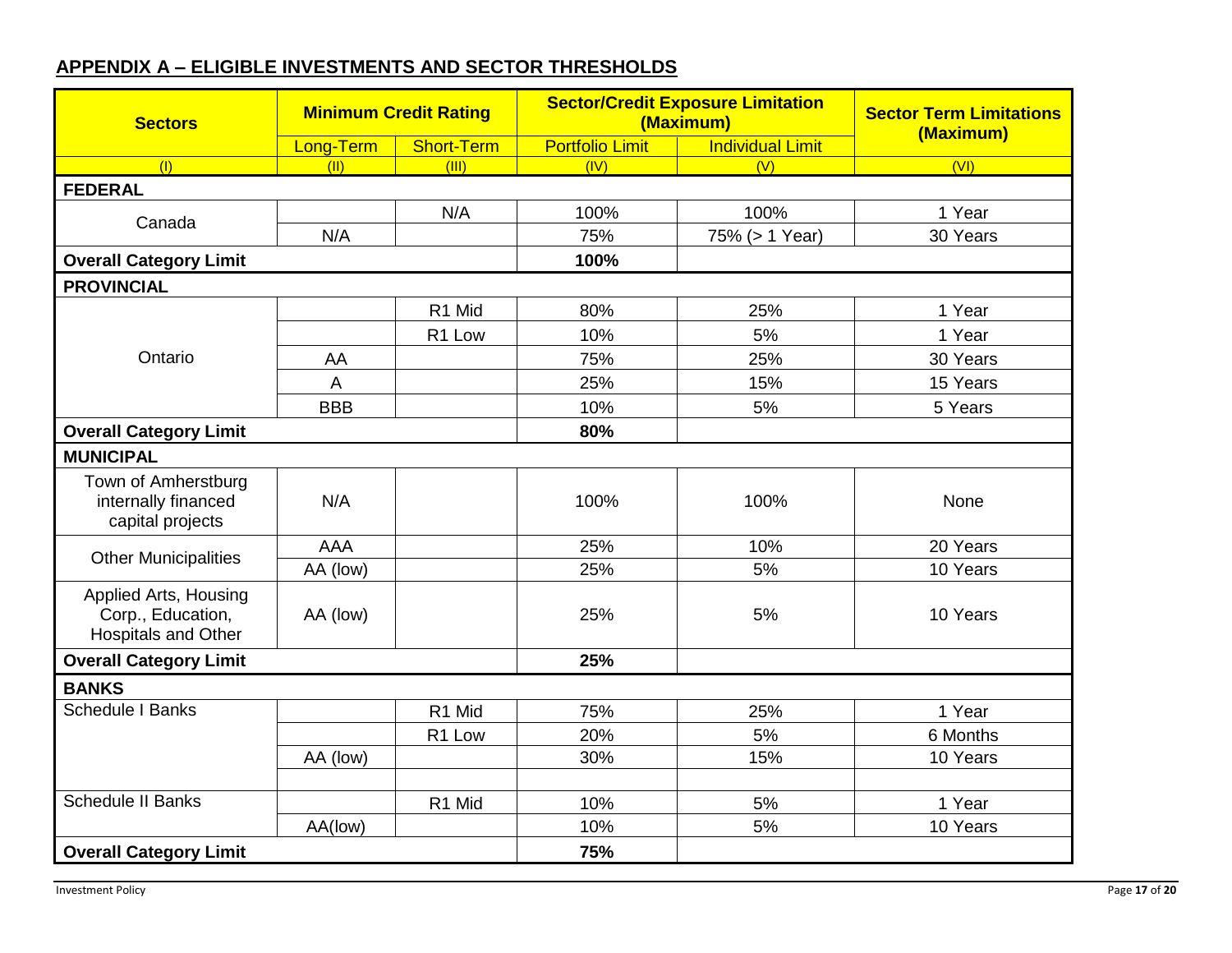## **APPENDIX A – ELIGIBLE INVESTMENTS AND SECTOR THRESHOLDS - Continued**

| <b>Sectors</b>                                      | <b>Minimum Credit Rating</b>   |       |                        | <b>Sector/Credit Exposure Limitation</b><br>(Maximum) | <b>Sector Term Limitations</b><br>(Maximum) |  |  |  |
|-----------------------------------------------------|--------------------------------|-------|------------------------|-------------------------------------------------------|---------------------------------------------|--|--|--|
|                                                     | <b>Short-Term</b><br>Long-Term |       | <b>Portfolio Limit</b> | <b>Individual Limit</b>                               |                                             |  |  |  |
| (1)                                                 | (11)                           | (III) | (IV)                   | (V)                                                   | (VI)                                        |  |  |  |
| <b>ONE FUND</b>                                     |                                |       |                        |                                                       |                                             |  |  |  |
| <b>Money Market Fund</b><br>N/A                     |                                |       | 50%                    | N/A                                                   | None (pooled funds)                         |  |  |  |
| <b>Bond Fund</b><br>N/A                             |                                | 25%   | N/A                    | None (pooled funds)                                   |                                             |  |  |  |
| <b>Equity Fund</b>                                  | N/A                            |       | 5%                     | N/A                                                   | None (pooled funds)                         |  |  |  |
| <b>Overall Category Limit</b>                       |                                |       | 50%                    |                                                       |                                             |  |  |  |
| <b>OTHER</b>                                        |                                |       |                        |                                                       |                                             |  |  |  |
| Loan or trust corporation,<br>credit union          | AA (low)                       |       | 10%                    | 5%                                                    | 10 Years                                    |  |  |  |
| Deposit: Loan or trust<br>corporation, credit union |                                | N/A   | 10%                    | 5%                                                    | 1 Year                                      |  |  |  |
| <b>Overall Category Limit</b>                       |                                |       | 10%                    |                                                       |                                             |  |  |  |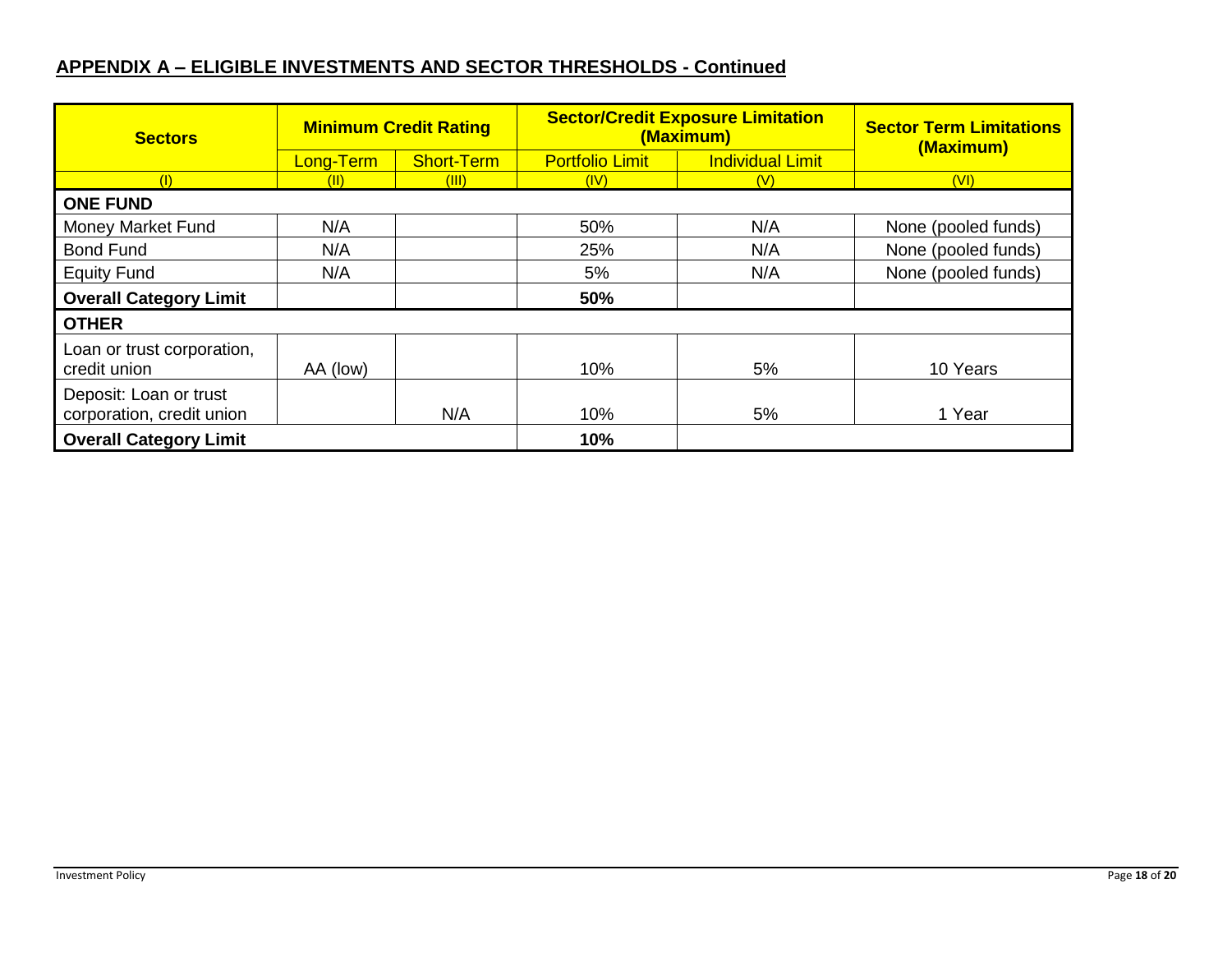## **APPENDIX B – PORTFOLIO TERM LIMITATIONS**

| <b>Term Limitation</b>      | <b>Minimum Percentage</b> | <b>Maximum Percentage</b> |
|-----------------------------|---------------------------|---------------------------|
| Less than 90 days           | 10%                       | 100%                      |
| Less than 1 Year            | 25%                       | 100%                      |
| From 1 Year up to 2 Years   |                           | 75%                       |
| From 2 Years up to 5 Years  |                           | 25%                       |
| From 5 Years up to 30 Years |                           | <b>20%</b>                |